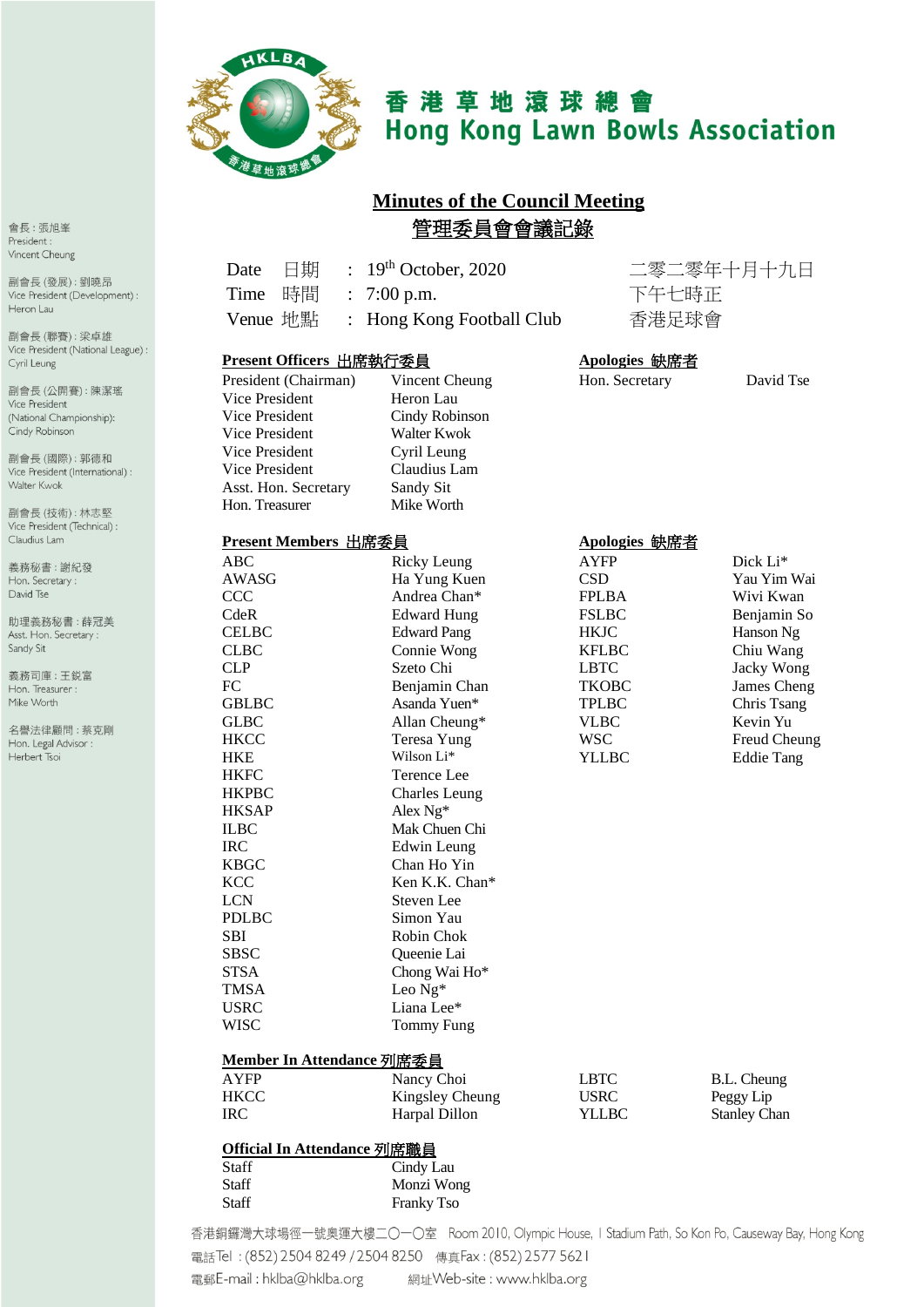#### **1 ACCEPTANCE OF PREVIOUS MINUTES**

The minutes of the council meeting held on 29 June, 2020, having been circulated to all members of the Council of Management, were taken as read, confirmed and approved.

#### **2 MATTERS ARISING**

The Chairman welcomed the new elected Vice President (National Championships) Mrs. Cindy Robinson.

#### **3 CORRESPONDENCE**

- 3.1 CCC has submitted a competition application for sanction. The CCC Open would be scheduled from 16 November, 2020 to 22 November, 2020 at CCC. There being no objection received, the Council approved the application.
- 3.2 The sanctioned competition named Kowloon Bowling Green Club 120<sup>th</sup> Anniversary has informed HKLBA that the competition would be rescheduled from 16 November to 22 November, 2020.

#### **4 TREASURER'S REPORT**

4.1 Summary of outstanding receivables as at 19 October, 2020 was tabled. The Treasurer reminded all members to settle the outstanding amounts as soon as possible.

### **5 NATIONAL LEAGUE**

#### 5.1 **Premier League 2020**

Due to the COVID-19 pandemic and restricted from social distancing, the Premier League will be cancelled.

The Premier League 2021 will commence once the LCSD would confirm to accept the block booking. Then the schedule would be issued to open the entry.

HKFC concerned if the commencement date of Premier League would be earlier in the first quarter of 2021, because it would affect the clubs to plan for the club competitions. VP (National League) replied that the Panel would discuss the schedule and propose a list of schedule or plan to the Council once the LCSD would confirm to accept the block booking.

#### **6 NATIONAL COMPETITION**

- 6.1 VP (National Championships) thanked Mr. Warren Kwok for his contribution to the association in the previous years and looked forward to work with all Councillors and affiliated clubs.
- 6.2 Due to the possible impact of COVID-19 on greens availability, the Panel has decided in the following arrangement for national competition this year.

6.2.1 National Fours Championship has been suspended.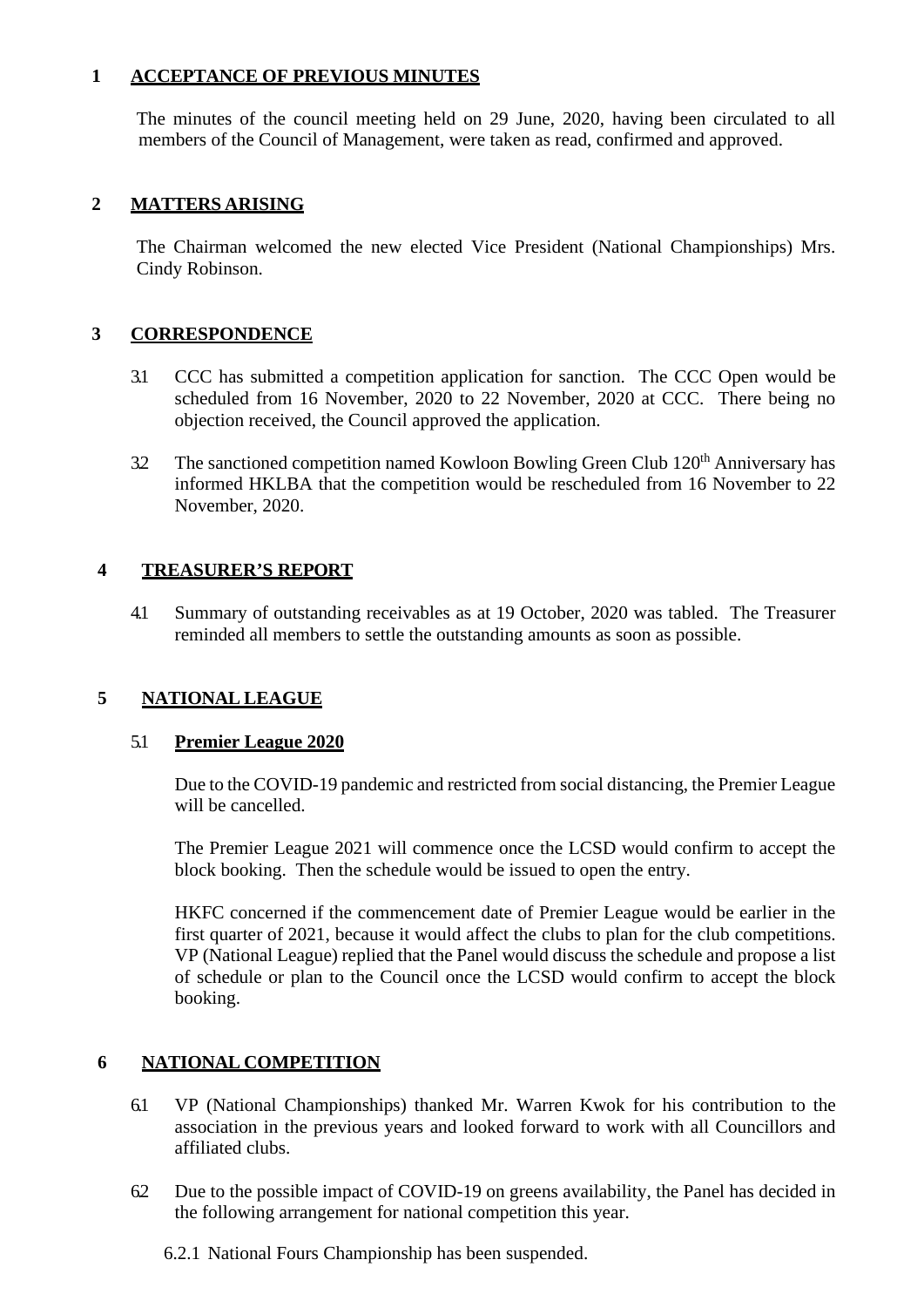- 6.2.2 Weekdays Fours Competition, Indoor Singles Championship and Indoor Pairs Competition would be resumed
- 6.2.3 The first round of National Singles Championship would be started on 4 October, 2020. According to the fixture, the Men's competition would be completed on 8 November, 2020. Then the National Fours Competition would start in round two from 15 November, 2020.
- 6.2.4 The Finals Day 2020 of the National Championship to be held at HKFC would be postponed due to the reschedule of the national competitions.
- 6.3 HKLBA received a proposal from YLLBC for the centralized indoor competition venue arrangement due to the difficulties for the clubs to book in the public greens. The Panel would study the proposal, make recommendation and discuss in the next meeting.

A club representative supplemented that the centralized venue arrangement would be applied to all the competitions, VP (National Championships) suggested to issue a fixed fixture in the first two rounds and players to follow. We would use the home green fairly unless we did not have enough rinks to satisfy everyone. We would look for neutral green i.e., not the opponent home green.

- 6.4 HKLBA received an email from GLBC for lack of rinks to reserve in SLY because of half of the green unavailability and youth development team training. The Panel would study and investigate it.
- 6.5 HKPBC and CLBC raised the reschedule of the Champion of Champions Championship because the clubs would organize the club competition to participate in and should met the deadline of the competition in January. VP (National Championships) replied that the details would be discussed and issued to clubs in due course.
- 6.6 We thanked for CdeR and KCC for arranging rinks in the Semi-Finals of Novice Singles (Men and Women).

#### **7 DEVELOPMENT**

- 7.1 In view of the outbreak of the COVID-19, the Inter-school Competition 2020 would be rescheduled for first quarter of 2021 at Ap Lei Chau Sports Centre. Whereas the Under-25 Age Group Lawn Bowls Championship 2020 would be rescheduled for 3 January, 2021 at Victoria Park Bowling Green and 10 January, 2021 at Kowloon Cricket Club tentatively. We thanked for KCC for offering the greens for the competition.
- 7.2 Due to the limitation of LCSD greens, youth development team trainings were organized at VP, WS, IRC on Wednesdays, and TP, SLY and CdeR on Sundays. As informed by LCSD that youth team training would be resumed to normal at VP and WS on Wednesdays and TP on Sundays from November. We thanked CdeR and IRC for providing their greens for the trainings.

#### **8 TECHNICAL**

- 8.1 An umpire training course has been rescheduled for November 2020. VP (Technical) would like to encourage the councilors to ask their club members to join the training course.
- 8.2 VP (Technical) gave an update on the future bowling greens below.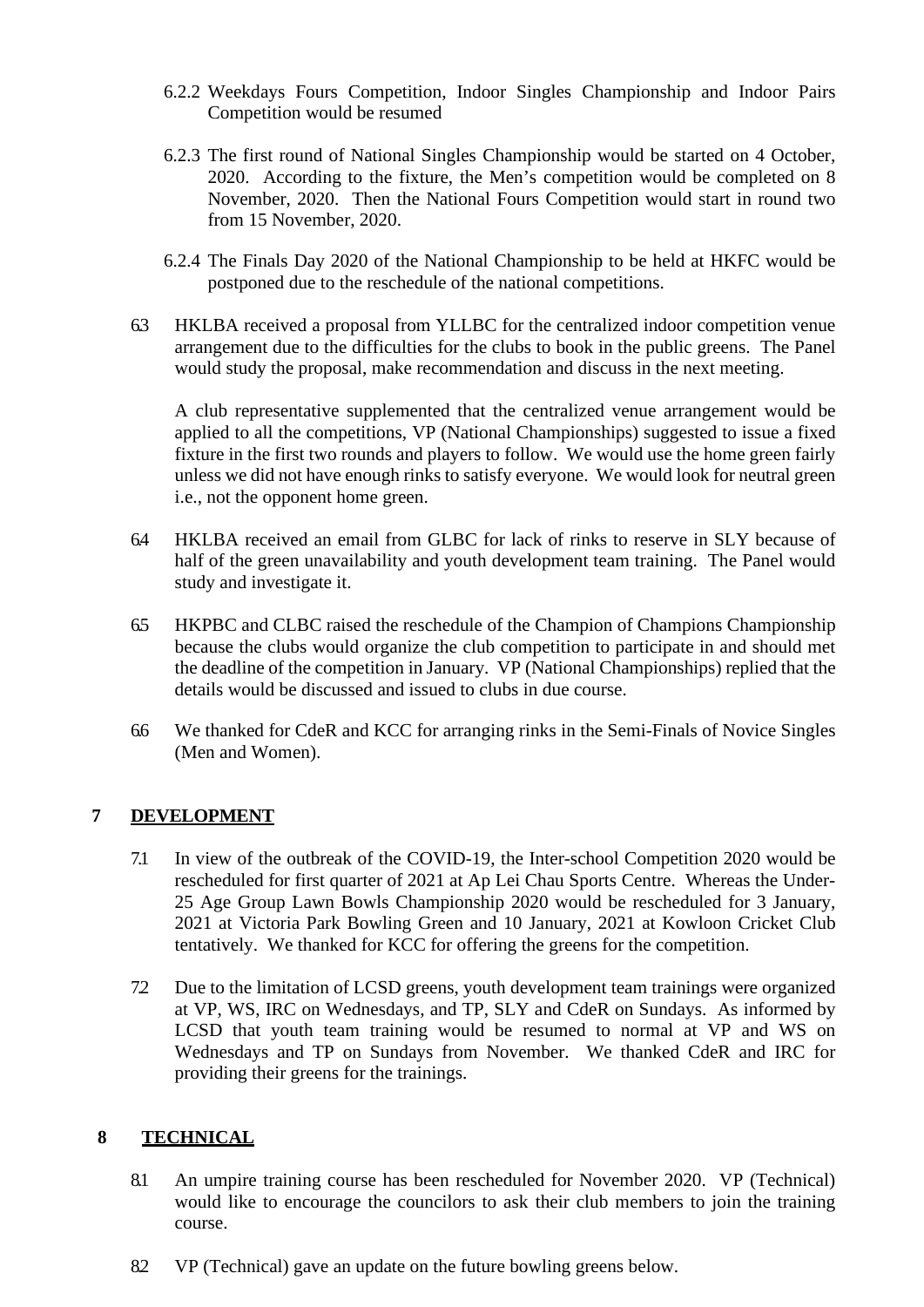- 8.2.1 Kai Tak was still in the foundation work and it would complete in the fourth quarter of 2022.
- 8.2.2 Tai Po Sports Centre would still be completed in the fourth quarter of 2021.
- 8.2.3 Lai Chi Kok was still under feasibility technical study with Planning Department**.**
- 8.2.4 Tin Shui Wai was at preliminary stage and completing the proposal. The members of YLLBC would communicate with the District Board Council to follow up the status.
- 8.2.5 The Hong Kong Budda Association was under the tendering stage and the completion date would delay to the middle of 2021.
- 8.2.6 A commercial green in Mei Foo would be completed later this year. More new greens were welcome for local lawn bowls development.

#### **9 INTERNATIONAL**

- 9.1 Proposal for new two-tier squad structure was approved by Council by circulation on 9 October, 2020. Recruitment for new squad has been planned to commence in late October or early November and open recruitment for all bowler.
- 9.2 World Bowls Championships (WBC) has been further rescheduled to 7 September and 19 September, 2021.
- 9.3 2021 World Bowls Indoor Championships which was originally scheduled for April 2021 in Australia has been cancelled.
- 9.4 Asian Bowls Championships would still take place in October next year.
- 9.5 Squad training has been resumed on 5 October, 2020 for green training and 9 August, 2020 for physical training respectively.

#### **10 DISCIPLINARY PANEL**

10.1 The district court case against the Association was still pending, no hearing date to be decided yet. The status would be keep updated in due course.

#### **11 HONG KONG INTERNATIONAL BOWLS CLASSIC & CLASSIC CARNIVAL2020**

11.1 The Chairman reported that the Hong Kong International Bowls Classics 2020 (Classics) has decided to be cancelled due to the outspread of COVID-19 globally.

#### **12 ANY OTHER BUSINESS**

- 12.1 The trophies would be completed at the end of October or early November. Suggestion to present the trophies would be consulted later.
- 12.2 Year Books would be completed at the end of October or early November. It would present with the trophies together.
- 12.3 A club representative raised that the Free Use Scheme was still suspended due to the